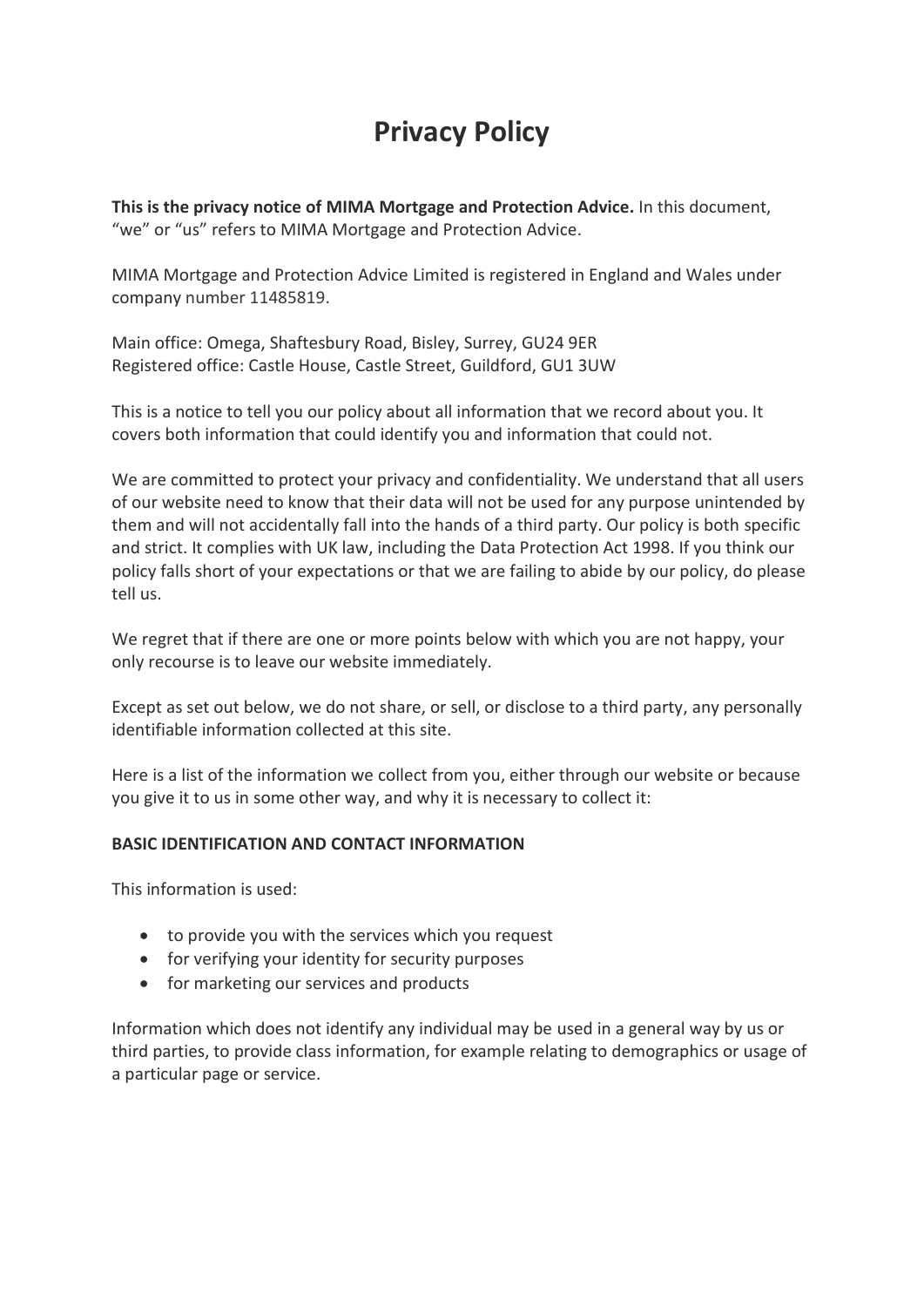#### **MARKET PLACE INFORMATION**

When we obtain information from you specifically to enable you to use or buy a service offered on our website by some other person, we assume that in giving us your information, you are also giving us permission to pass it to the relevant person.

## **YOUR DOMAIN NAME AND E-MAIL ADDRESS**

Your domain name and e-mail address are recognised by our servers and the pages that you visit are recorded. We shall not under any circumstances divulge your e-mail address to any person who is not an employee or contractor of ours and who does not need to know, either generally or specifically.

This information is used:

- to correspond with you or deal with you as you expect
- in a collective way not referable to any individual, for the purpose of quality control and improvement of our site
- to send you news about the services to which you have signed up
- to tell you about other of our services or services of sister websites

## **WEBSITE USAGE INFORMATION**

We may use software embedded in our website (such as JavaScript) to collect information about which pages you view and how you reach them, what you do when you visit a page, the length of time you remain on the page, and how we perform in providing content to you. This data is not personally identifiable. It is collected by us to improve the service we provide. We do not pass this data to any third party.

# **BUSINESS AND PERSONAL INFORMATION**

This includes all information given to us in the course of your business and ours, such as information you give us in your capacity as our client. We undertake to preserve the confidentiality of the information and of the terms of our relationship. It is not used for any other purpose. We expect you to reciprocate this policy.

We keep information which forms part of our business record for a minimum of six years. That is because we may need it in some way to support a claim or defence in court. That is also the period within which our tax collecting authorities may demand to know it.

# **THIRD PARTY ADVERTISING**

Third parties may advertise on our website. In doing so, those parties, their agents or other companies working for them may use technology that automatically collects your IP address when they send an advertisement that appears on our site to your browser. They may also use other technology such as cookies or JavaScript to personalise the content of, and to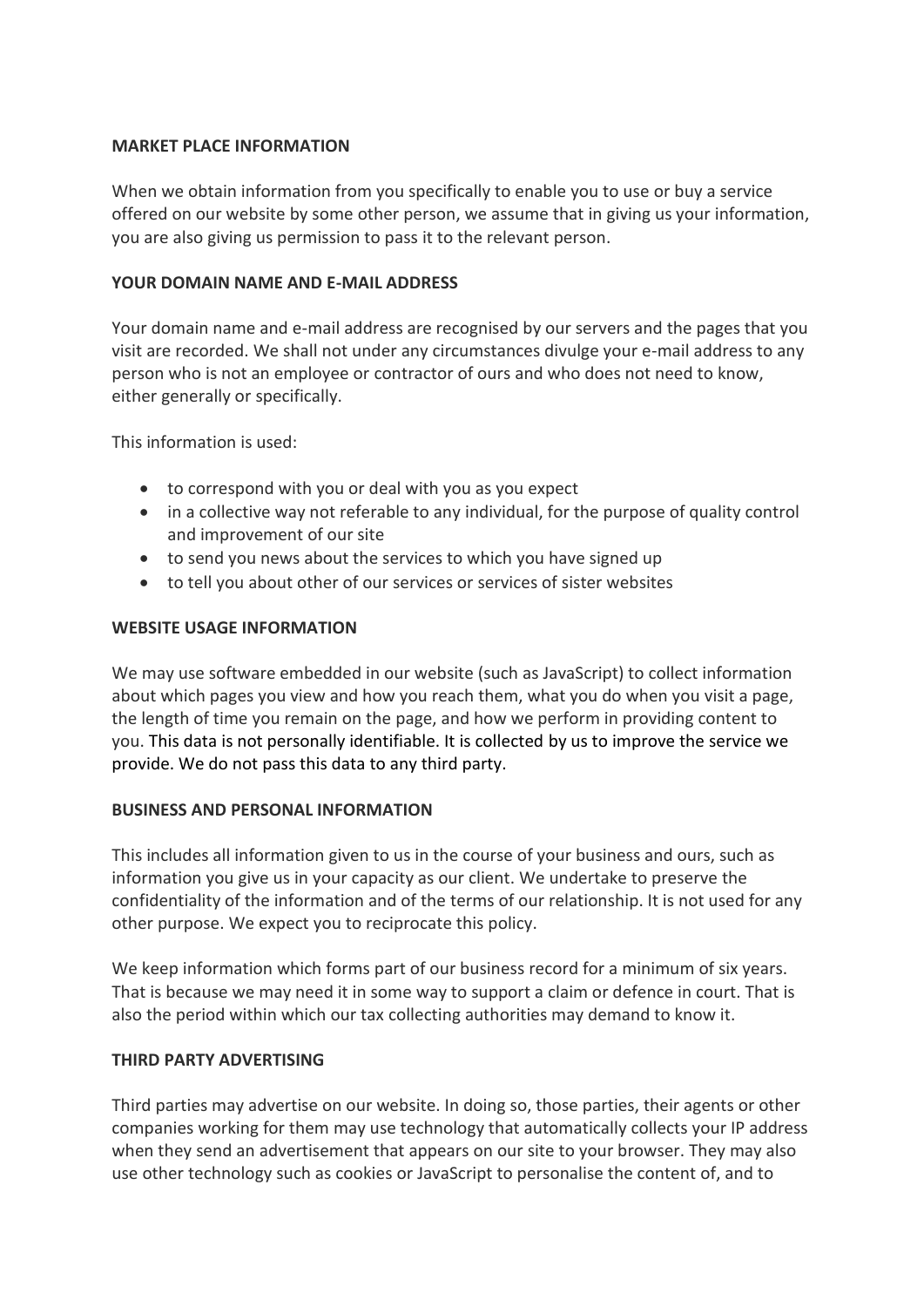measure the performance of their adverts. We do not have control over these technologies or the data that these parties obtain. Accordingly, this privacy notice does not cover the information practices of these third parties.

## **EMAILING US**

Email is not always a secure mode of communication and we provide no guarantee that confidentiality of the information provided in an email will be maintained during transmission.

We will never send you an email asking you to transfer deposit funds. If you ever receive an email from us which provides bank account details for you to transfer money, please speak to us on our main line number to confirm it is genuine.

## **COMPLAINING**

When we receive a complaint, we record all the information you have given to us. We use that information to resolve your complaint. If your complaint reasonably requires us to contact some other person, we may decide to give to that other person some of the information contained in your complaint. We do this as infrequently as possible, but it is a matter for our sole discretion as to whether we do give information, and, if we do, what that information is.

We may also compile statistics showing information obtained from this source to assess the level of service we provide, but not in a way that could identify you or any other person.

# **CONTENT YOU PROVIDE TO US**

If you provide information to us with a view to it being read, copied, downloaded or used by other people, we accept no responsibility for what that third party may do with it. It is up to you to satisfy yourself about the privacy level of every person who might see your information. If it is available to all the World, you have no control whatsoever as to how it is used.

# **INFORMATION WE OBTAIN FROM THIRD PARTIES**

Although we do not disclose your personal information to any third party (except as set out in this notice), we do receive data which is indirectly made up from your personal information, from software services such as Google Analytics and others. No such information is identifiable to you.

# **AFFILIATE INFORMATION**

This is information given to us by you in your capacity as an affiliate of us or a customer or client of ours. Such information is retained for business use only. We undertake to preserve the confidentiality of the information and of the terms of our relationship. It is not used for any other purpose. We expect any affiliate to agree to reciprocate this policy. As an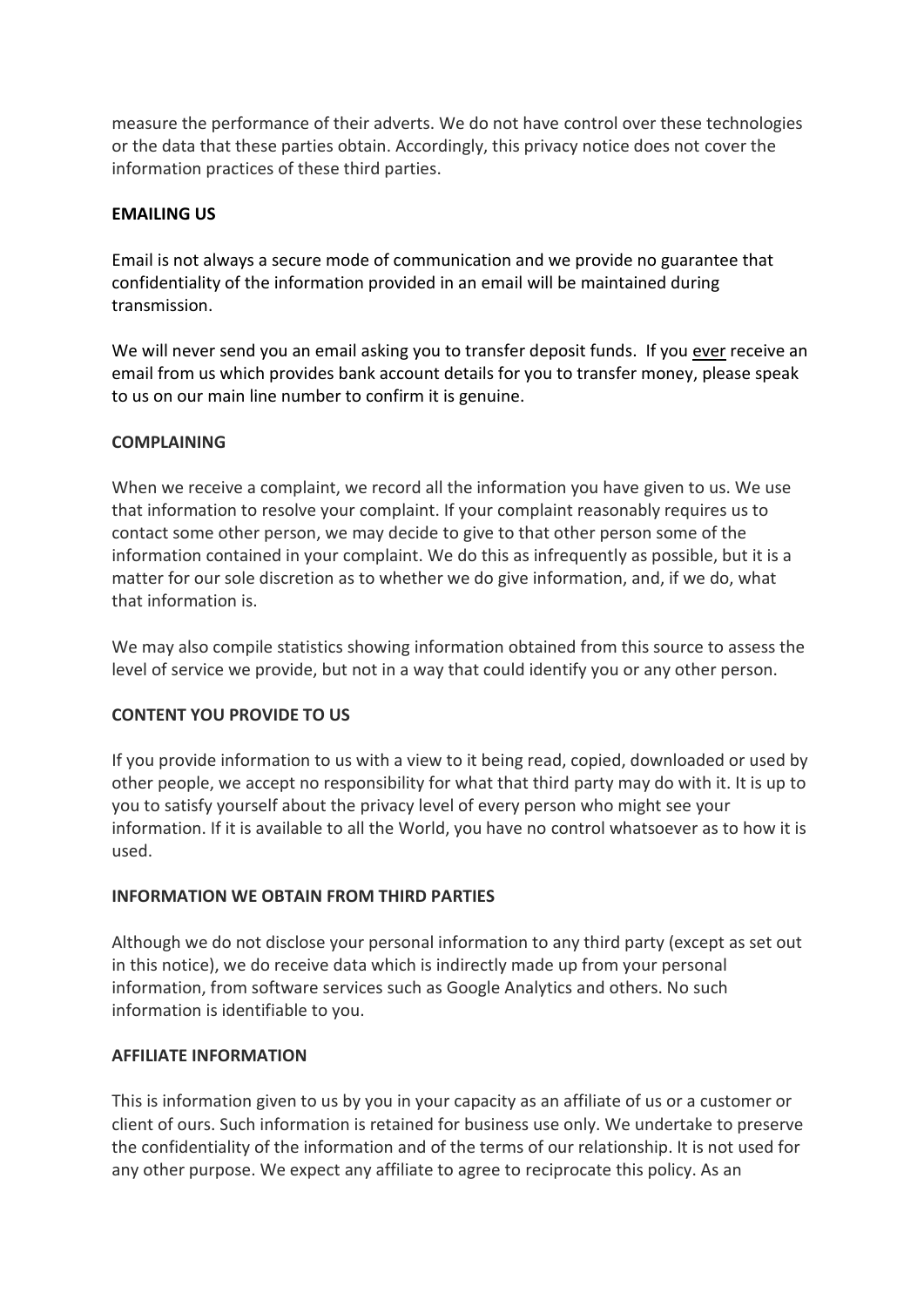exception to this, we have the right to disclose your first name and URL of your affiliate connection to other affiliates and to any other person or organisation, on and off site. The reason is solely to enable us to mention winners and others whose performance as an affiliate is in some way outstanding.

## **DISCLOSURE TO GOVERNMENT AND THEIR AGENCIES**

We are subject to the law like everyone else. We may be required to give information to legal authorities if they so request or if they have the proper authorisation such as a search warrant or court order.

# **REVIEW OR UPDATE PERSONALLY IDENTIFIABLE INFORMATION**

At any time, you may review or update the personally identifiable information that we hold about you by contacting us at the address below. To better safeguard your information, we will also take reasonable steps to verify your identity before granting access or making corrections to your info

MIMA Mortgage and Protection Advice, Omega, Shaftesbury Road, Bisley, Surrey, GU24 9ER

## **SALE OF YOUR PERSONAL INFORMATION**

Except as specified above, we do not rent, sell or otherwise disclose any of your information to any person outside our business.

#### **COMPLIANCE WITH THE LAW**

This privacy policy has been compiled so as to comply with the law of every jurisdiction in which we aim to do business. If you think it fails to satisfy the law of your country, we should like to hear from you, but ultimately it is your choice as to whether you wish to use our website.

#### **REMOVAL OF YOUR INFORMATION**

If you wish us to remove personally identifiable information from our website, you may contact us at info@mimauk.com. To better safeguard your information, we will also take reasonable steps to verify your identity before granting access or making corrections to your information.

#### **JURISDICTION**

Disputes relating to the use of our website will be subject to the jurisdiction of the English courts.